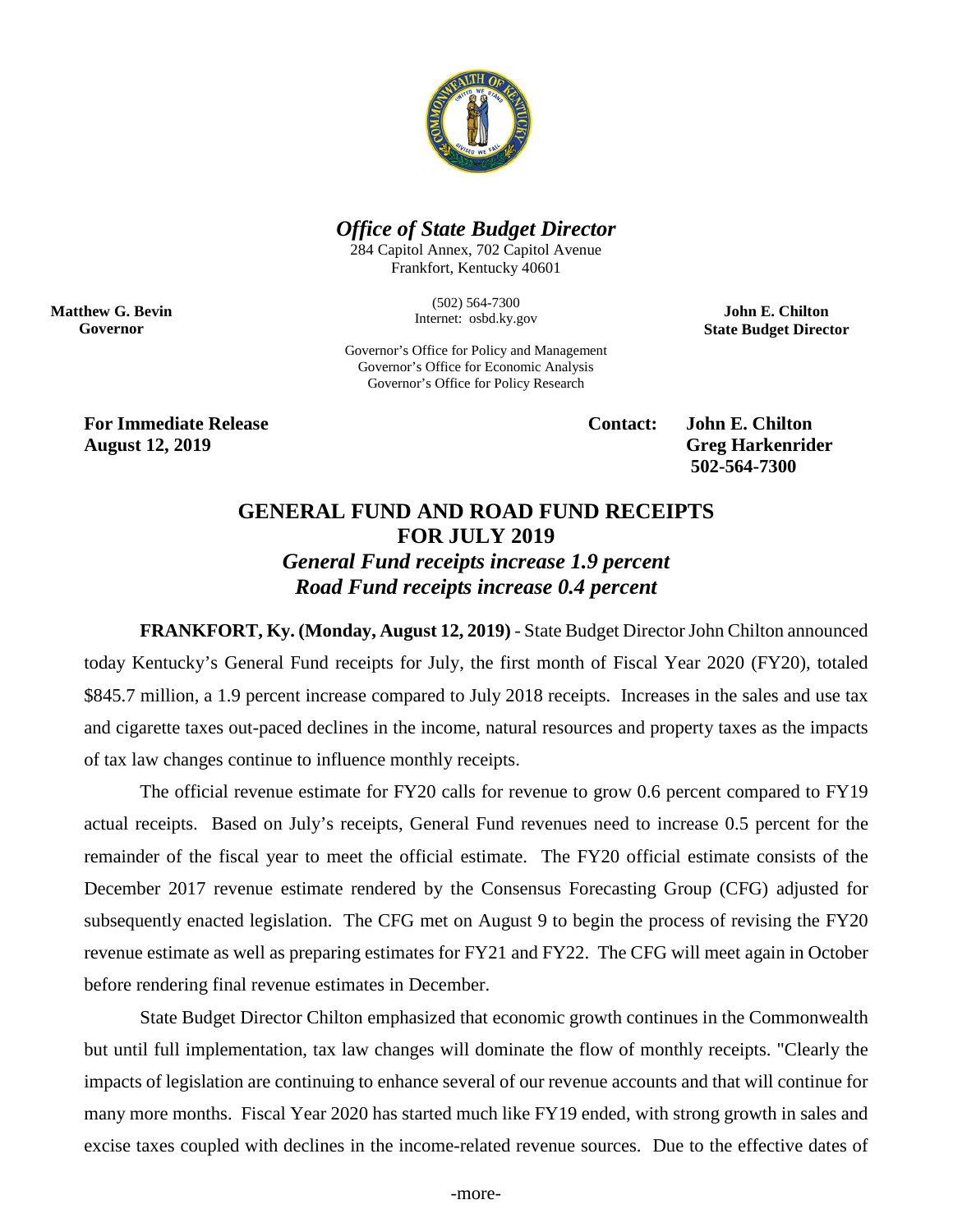the tax law changes and taxpayer responses to the changes, it may be well into the fiscal year until tax policy impacts are more clearly discernible in actual receipts. Additionally, it is common to see large fluctuations in growth rates early in the fiscal year until receipts begin to stabilize; typically, after three or four months. As always, we will closely monitor receipts as well as the economic conditions of the Commonwealth."

Among the major accounts:

- Individual income tax receipts fell 0.5 percent as withholding collections fell 0.4 percent.
- Sales tax revenues grew 10.7 percent.
- Corporation and LLET receipts declined a combined 13.3 percent.
- Total cigarette tax collections fell 24.0 percent in July because the floor stocks tax yielded \$13.1 million in July 2018 and that revenue was nonrecurring. The cigarette excise and surtax grew 13.9 percent in July 2019 when the effects of the floor stocks tax are eliminated.
- Property tax receipts fell 22.0 percent on a very small base of collections.
- Coal severance tax revenues fell 1.1 percent to \$5.1 million.
- Lottery revenues increased by \$1 million to \$19.0 million.

Road Fund revenues for July totaled \$128.2 million, a 0.4 percent increase compared to last July. The official Road Fund revenue estimate for FY20 calls for revenue to decline 3.7 percent compared to FY19 actual receipts. Based on the first month's receipts, revenues can fall 4.0 percent for the rest of the fiscal year and still meet budgeted levels. Like the General Fund, new official Road Fund revenue estimates for the current year and the next two fiscal years will be established by the CFG in December.

Among the major Road Fund categories:

- Motor fuels tax receipts fell 2.4 percent.
- Motor vehicle usage tax grew 10.7 percent.
- License and privilege taxes fell 9.7 percent.

-30-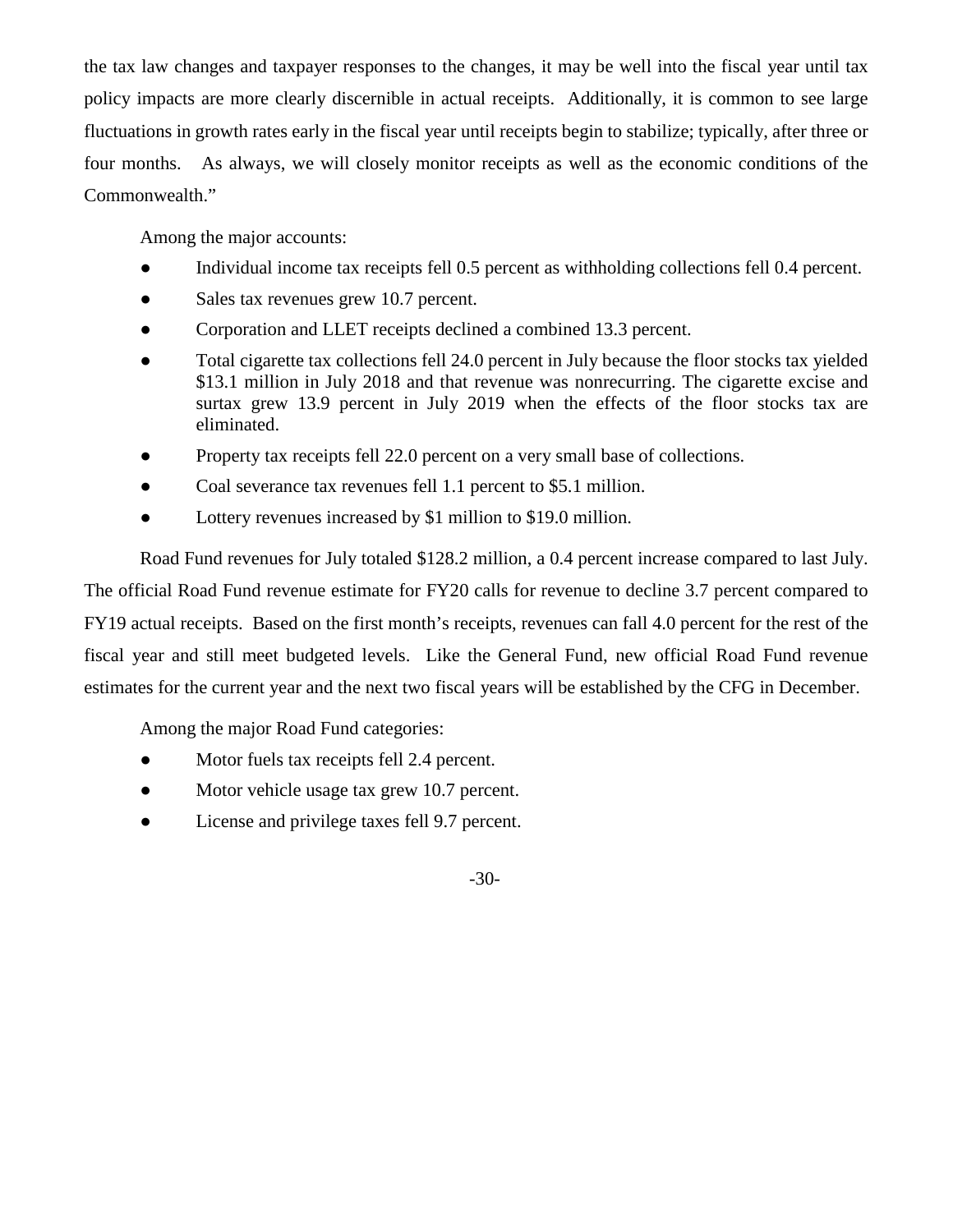## KENTUCKY STATE GOVERNMENT REVENUE 1. GENERAL FUND REVENUE

|                                                    | <b>JULY</b><br>2019      | <b>JULY</b><br>2018      | % Change         |
|----------------------------------------------------|--------------------------|--------------------------|------------------|
| <b>TOTAL GENERAL FUND</b>                          | \$845,662,660            | \$830,236,749            | 1.9%             |
| Tax Receipts                                       | \$813,510,398            | \$797,287,025            | $2.0\%$          |
| Sales and Gross Receipts                           | \$418,929,142            | \$391,538,582            | 7.0%             |
| <b>Beer Consumption</b>                            | 666,719                  | 577,398                  | 15.5%            |
| <b>Beer Wholesale</b>                              | 6,342,170                | 5,394,343                | 17.6%            |
| Cigarette<br><b>Distilled Spirits Case Sales</b>   | 29,982,641<br>16,367     | 26,327,867<br>15,137     | 13.9%<br>8.1%    |
| <b>Distilled Spirits Consumption</b>               | 1,475,217                | 1,399,118                | 5.4%             |
| <b>Distilled Spirits Wholesale</b>                 | 4,846,850                | 4,478,349                | 8.2%             |
| Insurance Premium                                  | 2,297                    | 57,922                   | $-96.0%$         |
| Pari-Mutuel                                        | 1,344,424                | 672,592                  | 99.9%            |
| Race Track Admission                               | 80,510                   | 86,193                   | $-6.6%$          |
| Sales and Use                                      | 366,258,296              | 330,846,618              | 10.7%            |
| Wine Consumption                                   | 279,189                  | 254,026                  | 9.9%             |
| Wine Wholesale                                     | 1,397,691                | 1,339,763                | 4.3%             |
| <b>Telecommunications Tax</b>                      | 4,481,886                | 5,019,753                | $-10.7%$         |
| <b>Other Tobacco Products</b>                      | 1,751,177                | 1,948,097                | $-10.1%$         |
| <b>Floor Stock Tax</b>                             | 3,709                    | 13,121,405               | $-99.9%$         |
| License and Privilege                              | (\$173,732)              | \$189,320                |                  |
| Alc. Bev. License Suspension                       | 33,750                   | 21,250                   | 58.8%            |
| <b>Corporation License</b>                         | 281                      | 305                      | $-7.9%$          |
| <b>Corporation Organization</b>                    | 25,115                   | 0                        |                  |
| <b>Occupational Licenses</b><br>Race Track License | 8,053<br>95,000          | 10,523                   | $-23.5%$<br>0.0% |
| <b>Bank Franchise Tax</b>                          | (381, 818)               | 95,000<br>453            |                  |
| <b>Driver License Fees</b>                         | 45,887                   | 61,790                   | $-25.7%$         |
| <b>Natural Resources</b>                           |                          |                          | $-5.0%$          |
| <b>Coal Severance</b>                              | \$8,007,115<br>5,129,846 | \$8,428,019<br>5,184,928 | $-1.1%$          |
| Oil Production                                     | 460,285                  | 536,340                  | $-14.2%$         |
| <b>Minerals Severance</b>                          | 1,808,040                | 1,842,035                | $-1.8%$          |
| <b>Natural Gas Severance</b>                       | 608,944                  | 864,716                  | $-29.6%$         |
| Income                                             | \$371,423,556            | \$377,677,801            | $-1.7%$          |
| Corporation                                        | 19,681,904               | 22, 154, 768             | $-11.2%$         |
| Individual                                         | 342,108,036              | 343,869,817              | $-0.5%$          |
| <b>Limited Liability Entity</b>                    | 9,633,615                | 11,653,216               | $-17.3%$         |
| Property                                           | \$9,793,877              | \$12,553,323             | -22.0%           |
| <b>Building &amp; Loan Association</b>             | 22,012                   | 257,579                  | -91.5%           |
| General - Real                                     | 6,320                    | 14,040                   | $-55.0%$         |
| General - Tangible                                 | 10,438,278               | 11,469,779               | $-9.0%$          |
| Omitted & Delinquent                               | (1,810,969)              | (1,422,229)              |                  |
| <b>Public Service</b><br>Other                     | 1,138,235<br>0           | 2,234,153<br>0           | $-49.1%$         |
| Inheritance Tax                                    | \$3,626,479              | \$5,088,943              | $-28.7%$         |
| Miscellaneous                                      | \$1,903,963              | \$1,811,036              | 5.1%             |
| <b>Legal Process</b>                               | 866,905                  | 933,736                  | $-7.2%$          |
| T. V. A. In Lieu Payments                          | 941,559                  | 877,300                  | 7.3%             |
| Other                                              | 95,500                   | 0                        |                  |
| NONTAX Receipts                                    | \$32,928,069             | \$32,681,652             | 0.8%             |
| <b>Departmental Fees</b>                           | 1,377,406                | 712,886                  | 93.2%            |
| <b>PSC Assessment Fee</b>                          | 12,810,788               | 13,880,840               | $-7.7%$          |
| Fines & Forfeitures                                | 1,389,440                | 1,458,990                | $-4.8%$          |
| Income on Investments                              | (262, 911)               | 21,799                   |                  |
| Lottery                                            | 19,000,000               | 18,000,000               | 5.6%             |
| Miscellaneous                                      | (1,386,654)              | (1, 392, 863)            |                  |
| <b>Redeposit of State Funds</b>                    | (\$775,806)              | \$268,072                |                  |